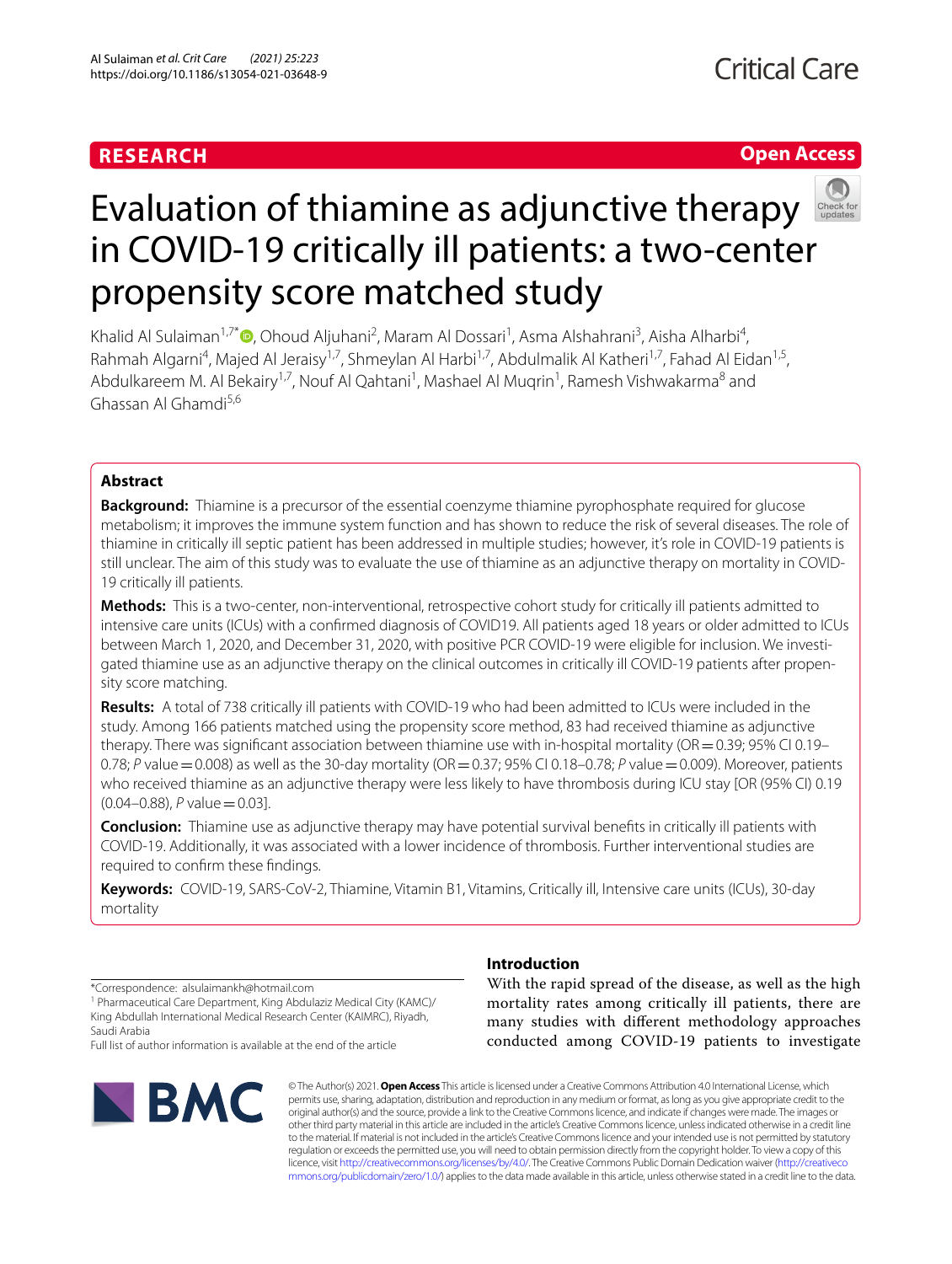the efectiveness of many medications (e.g., steroids, antivirals, immunomodulators) and respiratory support strategies (e.g., prone position, volume protected strategy)  $[1-3]$  $[1-3]$ . Several proposed vitamins and trace elements therapies are currently under investigation, such as ascorbic acid and zinc  $[4-7]$  $[4-7]$ . However, the role of other vitamins, especially thiamine in COVID-19 critically ill patients, is still unclear.

Thiamine is a precursor of the essential coenzyme thiamine pyrophosphate (TPP) required for glucose metabolism; it improves the immune system function and has been shown to reduce the risk of several diseases [[8\]](#page-7-4). Besides that, thiamine diphosphate (TDP) dependent enzymes are a vast group of proteins that contribute to many catabolism reactions of enzymes, along with neurotransmitters biosynthesis and antioxidant activity  $[9]$  $[9]$ . Thiamine deficiency is a serious medical condition that may lead to many complications requiring medical interventions such as Wernicke's encephalopathy, delirium, and beriberi [\[10](#page-7-6)[–12\]](#page-7-7).

The role of thiamine in COVID-19 patients is still unclear; however, its role in critically ill patients has been addressed in multiple studies [[13](#page-7-8)[–15](#page-7-9)]. A randomized controlled trial by Moskowitz et al. shows that thiamine was associated with signifcantly lower lactate levels, serum creatinine and a possible decrease in 30-day mortality [[13\]](#page-7-8). In addition, another observational study shows that thiamine administration within 24 hours was associated with an improved possibility of lactic acid clearance and reduced 28-day mortality in critically ill patients with septic shock [\[14](#page-7-10)].

The question remains about the thiamine role in COVID-19 critically ill patients. Antibodies and, importantly, T-cells are required to eliminate the SARS-CoV-2 virus; thiamine defciency can potentially result in inadequate antibody responses and more severe symptoms  $[8]$  $[8]$ . Thiamine also works as a carbonic anhydrase isoenzyme inhibitor; thus, high doses of thiamine given to patients at the early stages of COVID-19 could limit hypoxia and decrease hospitalization [[16](#page-7-11)]. Additionally, an in-vitro study found that high-dose thiamine lowers the T-helper cells  $(Th-17)$  cell proinfammatory response believed to be associated with the COVID-19 cytokine storm [[17\]](#page-7-12).

As of July 15, 2020, over 300 COVID-19 patients were treated with a protocol named MATH+ protocol which combines a range of substances: methylprednisolone, ascorbic acid, thiamine, heparin and several additional components, including melatonin, zinc, vitamin D, atorvastatin and famotidine [\[4](#page-7-2)]. Unfortunately, no current studies specifcally investigate thiamine's efect in COVID-19 patients to the best of our knowledge. Therefore, our study aims to determine the association between thiamine use as an adjunctive therapy and the clinical outcomes in COVID-19 critically ill patients.

## **Methods**

# **Study design**

A retrospective study of critically ill patients admitted to intensive care units (ICUs) with a confrmed diagnosis of COVID-19 in two-tertiary care centers in Saudi Arabia between March 1 and December 31, 2020. All patients who met the inclusion criteria during the study period were included. Eligible patients have been divided into two groups based on thiamine use as adjunctive therapy during ICU stay; there were no pre-defned criteria at the two centers for thiamine initiation. Intravenous (IV) or enteral) thiamine was given empirically and not based on baseline thiamine levels. Patients were observed during their hospital stay until discharge or in-hospital death, whichever occurred first. The study was approved by the Ministry of National Guard Health Afairs-Institutional Review Board (IRB), Riyadh, Saudi Arabia (Study Number: RC20/589/R).

#### **Participants**

Patients who were 18 years of age or older and admitted to ICU with confrmed COVID-19 by reverse transcriptase-polymerase chain reaction (RT-PCR) on nasopharyngeal or throat swabs were eligible for inclusion. Patients were excluded if the ICU length of stay (LOS) was less than a day or labeled as "Do-Not-Resuscitate" code status within 24 hours of ICU admission.

#### **Setting**

This study was conducted in two large, tertiary governmental hospitals; King Abdulaziz Medical City, Riyadh (KAMC-RD) and King Abdulaziz University Hospital, Jeddah (KAUH-JD). The ICUs admit medical, surgical, trauma, burn and transplant patients and operate as a closed unit with 24/7 on-site coverage by critical care board-certified intensivists. The distributions of total enrolled patients were 77% and 23% in KAMC-CR and KAUH-JD, respectively. The primary site was KAMC-RD.

#### **Data collection**

Data gathered from the patients' electronic medical records included demographic data (see Additional fle [1\)](#page-6-0), thiamine use, acute physiology and chronic health evaluation II (APACHE II), sequential organ failure assessment (SOFA) and nutrition risk in critically ill (NUTRIC). Comorbidities, vital signs, laboratory tests, the needs for mechanical ventilation (MV), MV parameters (e.g., PaO<sub>2</sub>/FiO<sub>2</sub> ratio, FiO<sub>2</sub> requirement) and infammatory markers (C-reactive protein (CRP), procalcitonin) within 24 hours of ICU admission were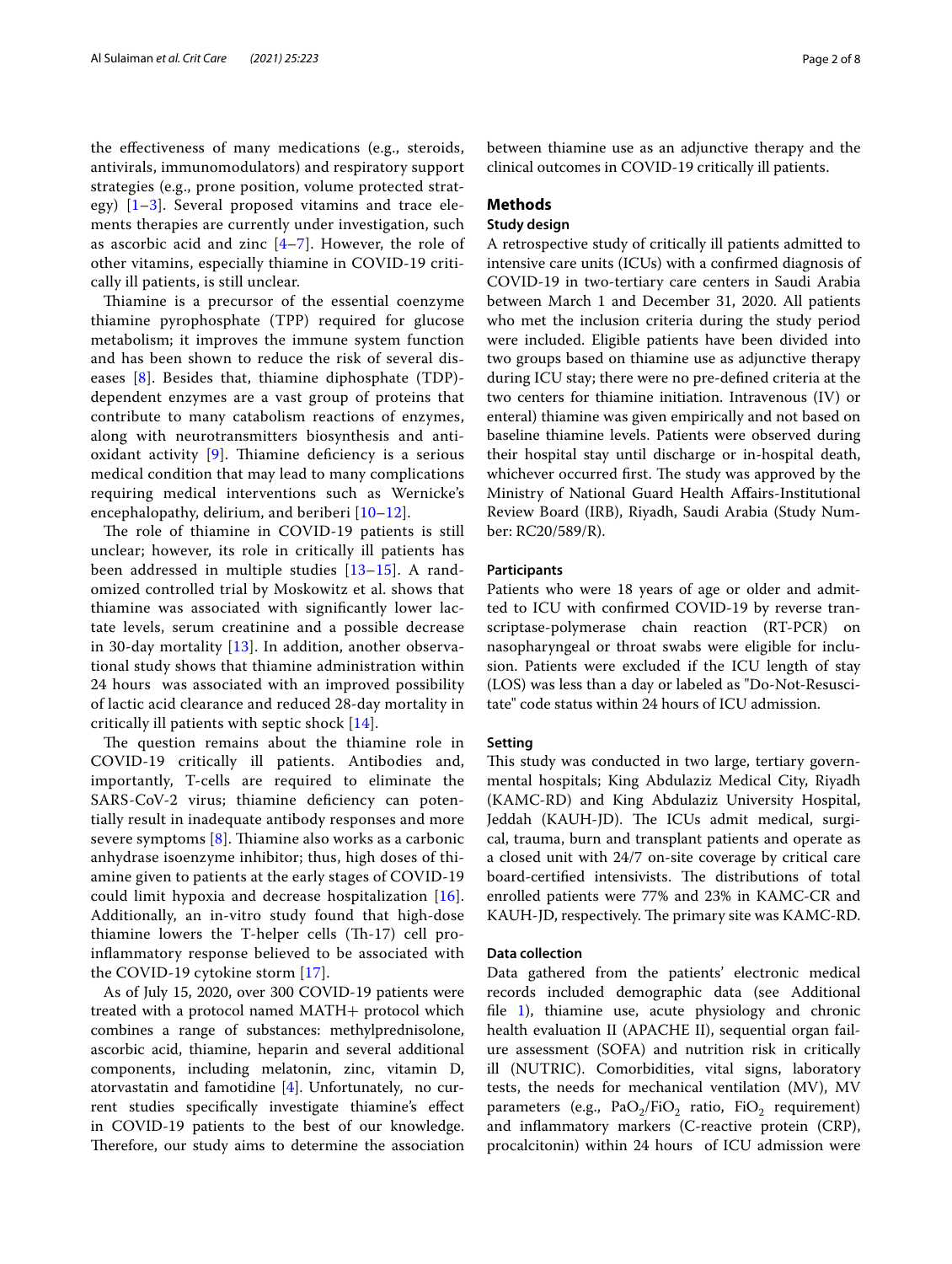recorded. Additionally, ICU complication (s) during ICU stay (e.g., Acute Kidney Injury (AKI), thrombosis/infarction), ICU length of stay (LOS), hospital LOS, mechanical ventilation (MV) duration and ICU/in-hospital mortality were collected for eligible patients.

# **Outcomes**

The primary endpoints were determining the association between using thiamine as adjunctive therapy with the in-hospital and 30-day mortality in critically ill patients with COVID-19. The secondary endpoints include evaluation of MV duration, length of stay and complication (s) during ICU stay (i.e., acute kidney injury, acute liver injury, respiratory failure and thrombosis/ infarction).

# **Defnition(s)**

- The acute kidney injury was defined using the AKIN definition [\[18\]](#page-7-13).
- Thrombosis/ infarction was defined using ICD10-CM code (i.e., Myocardial infarction (MI), ischemic stroke, pulmonary embolism, deep vein thrombosis) [[6\]](#page-7-14).
- Respiratory failure was defned as either hypoxemic respiratory failure (PaO<sub>2</sub><60 mm Hg with a normal or low arterial carbon dioxide tension (PaCO<sub>2</sub>) or hypercapnic respiratory failure (PaCO<sub>2</sub>>50 mm Hg) that requires mechanical ventilation [\[16](#page-7-11)].
- Acute liver injury, defned as alanine aminotransferase (ALT) exceeds three times the normal upper limit (ULN) or doubled in patients with elevated baseline ALT [[6\]](#page-7-14).

# **Data management and statistical analysis**

Categorical variables were reported using numbers and percentages, whereas continuous variables reported using means with standard deviation (SD) or medians with interquartile range  $(IQR)$  when appropriate. The normality assumptions were assessed for all numerical variables using a statistical test (i.e., Shapiro–Wilk test) and graphical representation (i.e., histograms and Q–Q plots). We compared categorical variables using the Chisquare or Fisher exact test, normally distributed numerical variables with the Mann–Whitney U test.

Model ft was assessed using the Hosmer–Lemeshow goodness-of-ft test. Multivariable logistic regression and negative binomial regression were used to determine the relationship between thiamine use and diferent outcomes considered in this study. The odds ratios (OR) and estimates with the 95% confdence intervals (CI) were reported for the associations. No imputation was made for missing data as the cohort of patients in our study was not derived from random selection.

Propensity score matching procedures (Proc PS match) (SAS, Cary, NC) were used to match patients who received thiamine with patients who did not based on patient's baseline severity scores (i.e., APACHE II, SOFA, and NUTRIC scores), systemic use of corticosteroids and study centers. A greedy nearest neighbor matching method was used in which one patient in the control group was matched with each patient in the thiamine (treated) group. This eventually produces the smallest within-pair diference among all available pairs with treated patients. These patients were matched only if the diference in the logits of the propensity scores for pairs of patients from the two groups was less than or equal to 0.5 times the pooled estimate of the standard deviation. We considered a  $P$  value of  $< 0.05$  statistically significant and used SAS version 9.4 for all statistical analyses.

## **Results**

A total of 738 critically ill patients with COVID-19 admitted to ICUs at the two governmental hospitals were included in the study. Thiamine was given to 88 patients, whereas 650 patients did not receive thiamine. A total of 166 patients were included after propensity score matching had been conducted using baseline severity scores, systemic use of corticosteroids and study centers. The median  $(Q1, Q3)$  dose of thiamine given per day was 100 mg (50, 200) with a median duration of seven days. The majority of patients received thiamine by intravenous administration (57%).

#### **Demographic and clinical characteristics**

Among critically ill patients admitted to ICUs, the patients' average age was 60 years  $(\pm 15)$ . A total of 531 (72%) patients were male (Table [1](#page-3-0), Additional fle 1). Diabetes mellitus (61%) was the most common coexisting illness, followed by hypertension (56.8%) and dyslipidemia (23.2%). Coexisting illness between the two groups was not statistically signifcant (Table [2](#page-4-0), Additional fle 2).

The baseline severity scores (i.e., APACHE II, SOFA and NUTRIC scores), mechanical ventilation (MV) needs within 24 h of ICU admission, and laboratory tests (i.e., INR, Fibrinogen, CRP, Ferritin, HCT, pH) were signifcantly higher among patients who did not receive thiamine during ICU stay. On the other hand, systematic corticosteroids use during ICU stay, and phosphorus levels were higher in the thiamine group. However, after conducting propensity score matching, most of these baseline and demographic characteristics were similar between the two groups (Table [1,](#page-3-0) Additional fle 1).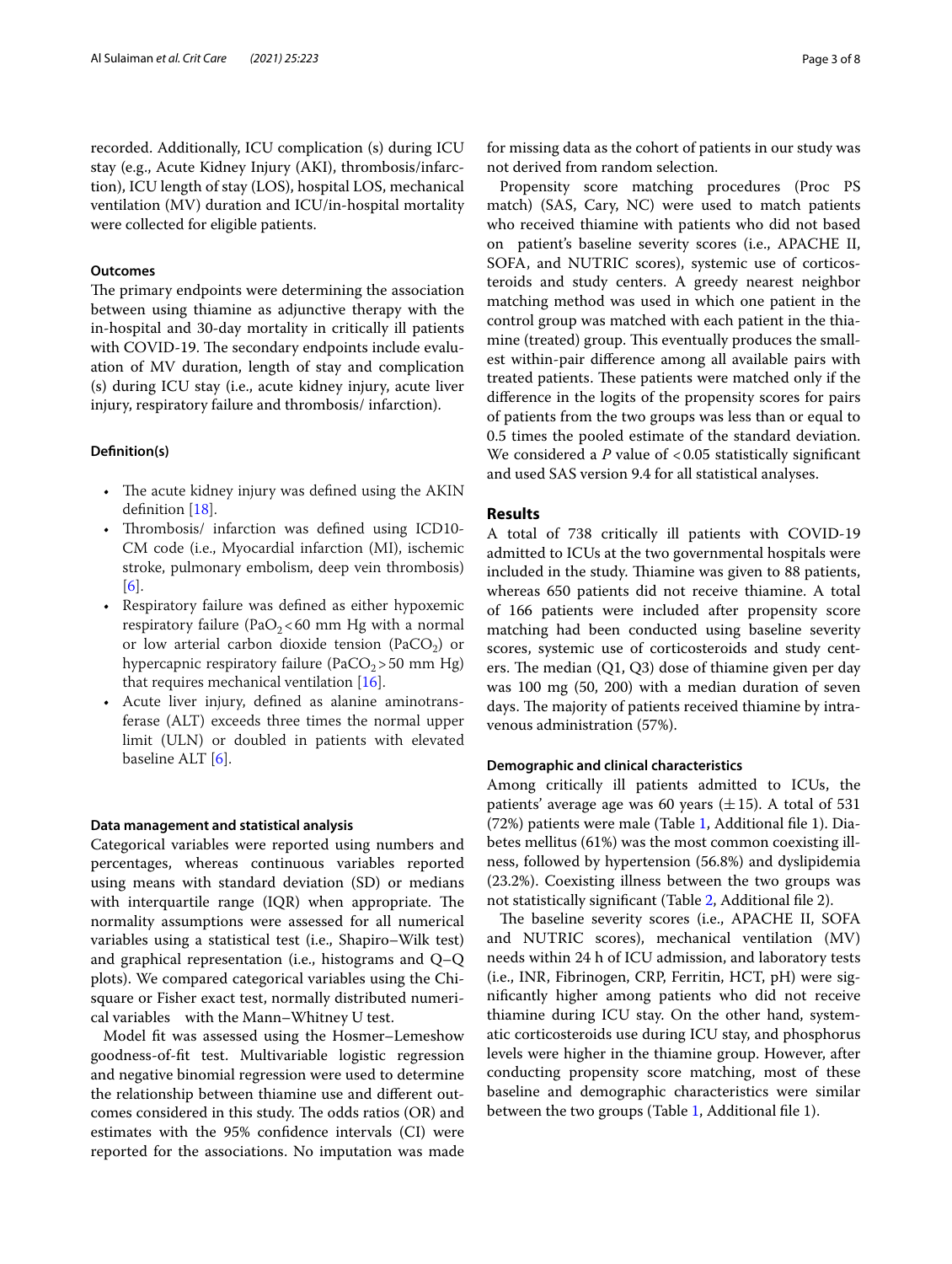| <b>Outcomes</b>                                                                                                                                                                          |                           |                                                                         |                   |                                                                   |           |                             |                                           |                   |                                        |                      |
|------------------------------------------------------------------------------------------------------------------------------------------------------------------------------------------|---------------------------|-------------------------------------------------------------------------|-------------------|-------------------------------------------------------------------|-----------|-----------------------------|-------------------------------------------|-------------------|----------------------------------------|----------------------|
|                                                                                                                                                                                          | Before propensity score   |                                                                         |                   |                                                                   |           | After propensity score      |                                           |                   |                                        |                      |
|                                                                                                                                                                                          | Control (650<br>patients) | patients)                                                               |                   | Thiamine (88 P value Odds Ratio (OR) (95% CI) P value Control (83 |           | patients)                   | Thiamine (83<br>patients)                 |                   | P value Odds ratio (OR) (95% CI)       | <b>Pvalue</b>        |
| 30-day mortality, n (%) <sup>#</sup>                                                                                                                                                     | 264 (40.6)                | 6<br>18 (20.                                                            |                   | $0.002 \wedge \wedge 0.45$ (0.24,0.84)                            | $0.01**$  | 30 (36.1)                   | 15(18.1)                                  |                   | $0.009 \wedge \wedge 0.37(0.18, 0.78)$ | 0.009 <sup>5</sup>   |
| In-hospital mortality, n (%) <sup>#</sup>                                                                                                                                                | 313 (48.2)                | 22 (25)                                                                 |                   | $0.009 \wedge \wedge 0.37(0.18, 0.78)$                            |           | $0.009$ * $\land$ 35 (42.2) | 19(22.9)                                  |                   | $0.008 \wedge \wedge 0.39(0.19, 0.78)$ | $0.008^{5}$          |
|                                                                                                                                                                                          |                           |                                                                         |                   | Beta coefficient (95% CI)                                         | P value   |                             |                                           |                   | Beta coefficient (95% CI) P value      |                      |
| MV duration during ICU, Median 10.0 (4.0, 17.0)<br>$(Q1, Q3)$ <sup>8#</sup>                                                                                                              |                           | 7.0 (3.0, 16.0)                                                         | 0.17 <sub>N</sub> | $0.02 (-0.24, 0.30)$                                              | $0.84**$  | 11.0 (5.0, 20.0)            | 7.0 (3.0, 20.0)                           | 0.68 <sup>0</sup> | $-0.13(-0.54, 0.27)$                   | $0.51^{5*}$          |
| ICU Length of Stay (Days), Median 8.0 (5.0, 14.0)<br>$(Q1, Q3)$ &                                                                                                                        |                           | 8.0 (5.0,13.0)                                                          | 0.89 <sub>0</sub> | $0.07 (-0.12, 0.27)$                                              | $0.49*$   | 8.0 (4.0, 12.0)             | 8.0 (5.0, 13.0)                           | 0.78 <sub>N</sub> | $0.11 (-0.19, 0.39)$                   | $0.48^{\frac{5}{3}}$ |
| Hospital Length of Stay (Days),<br>Median (Q1, Q3) <sup>&amp;</sup>                                                                                                                      |                           | $17.0(11.0, 26.5)$ 15.0 (10.0, 24.5) 0.47 <sup><math>\land</math></sup> |                   | $0.04 (-0.12, 0.21)$                                              | $0.59$ *^ |                             | 13.0 (11.0, 21.0) 15.0 (10.0, 25.0) 0.30^ |                   | $0.08(-0.17, 0.33)$                    | $0.52^{5*}$          |
| Denominator of the percentage is the total number of patients                                                                                                                            |                           |                                                                         |                   |                                                                   |           |                             |                                           |                   |                                        |                      |
| AWilcoxon rank sum test is used to calculate the P value                                                                                                                                 |                           |                                                                         |                   |                                                                   |           |                             |                                           |                   |                                        |                      |
| ^^Chi-square test is used to calculate the P value                                                                                                                                       |                           |                                                                         |                   |                                                                   |           |                             |                                           |                   |                                        |                      |
| <sup>s</sup> *Propensity score adjusted negative binomial regression is used                                                                                                             |                           |                                                                         |                   | to calculate the beta coefficient (estimates) and P value         |           |                             |                                           |                   |                                        |                      |
| Propensity score adjusted logistic regression is used to calculate odds ratio and P value                                                                                                |                           |                                                                         |                   |                                                                   |           |                             |                                           |                   |                                        |                      |
| ^Multivariable logistic regression is used after adjusting for patient's baseline severity scores, systemic use of corticosteroids and study centers to calculate odds ratio and P value |                           |                                                                         |                   |                                                                   |           |                             |                                           |                   |                                        |                      |
| <sup>&amp;</sup> Denominator is patients who survived                                                                                                                                    |                           |                                                                         |                   |                                                                   |           |                             |                                           |                   |                                        |                      |
| <sup>64</sup> Denominator is patients who have respiratory failure requiring                                                                                                             |                           | MV during ICU stay                                                      |                   |                                                                   |           |                             |                                           |                   |                                        |                      |

<span id="page-3-0"></span>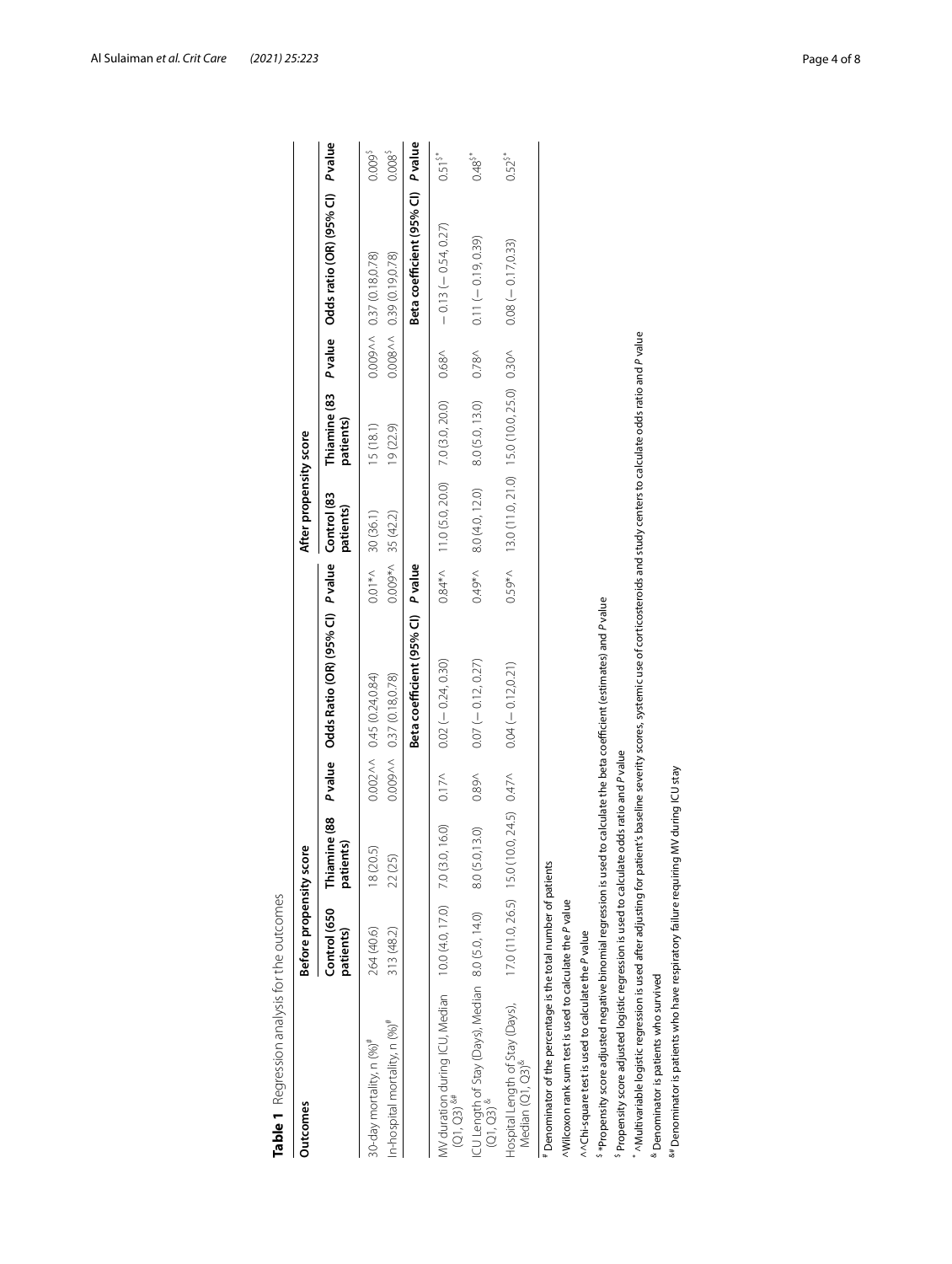| Outcomes                                            | Before propensity score                                                                                                                     |                                                                                           |          |                                        |            | After propensity score      |                                                                                                                                                                                             |                                       |                      |
|-----------------------------------------------------|---------------------------------------------------------------------------------------------------------------------------------------------|-------------------------------------------------------------------------------------------|----------|----------------------------------------|------------|-----------------------------|---------------------------------------------------------------------------------------------------------------------------------------------------------------------------------------------|---------------------------------------|----------------------|
|                                                     | Control (650<br>patients)                                                                                                                   | Thiamine (88<br>patients)                                                                 |          | P value Odds ratio (OR)<br>(95%C)      | Pvalue     | Control (83<br>patients)    | Thiamine (83<br>patients)                                                                                                                                                                   | P valve Odds ratio (OR)<br>(95%C)     | Pvalue               |
| Acute kidney injury<br>$(AK)$ , n $(96)$ #          | 304/639 (47.6)                                                                                                                              | 31/87 (35.6)                                                                              |          | $0.04 \wedge \wedge 0.56$ (0.36,0.86)  | $0.009^*$  | 21/82 (43.9)                | 5/83 (33.7)                                                                                                                                                                                 | $0.26 \wedge \wedge 0.91(0.49, 1.68)$ | $0.75^{\frac{5}{3}}$ |
| liver injury, n (%)#                                | 70/637(10.9)                                                                                                                                | 7/87 (8.1)                                                                                |          | 0.40^^ 0.09 (0.04,0.19)                |            | $< .0001^{\ast}$ 5/82 (6.1) | 6/83 (7.2)                                                                                                                                                                                  | $0.77^{\wedge}\wedge 0.93(0.302.87)$  | 0.90 <sup>5</sup>    |
| Respiratory failure<br>required MV, n<br>$(96)$ \$* | 67/197 (34.0)                                                                                                                               | 16/42 (38)                                                                                |          | $0.61 \wedge \wedge$ 1.05 (0.49, 2.22) | $0.90^{*}$ | 14/31 (45.1)                | 16/40 (40)                                                                                                                                                                                  | $0.66 \wedge \wedge 0.95(0.35, 2.57)$ | $0.92^{5}$           |
| Thrombosis/infarc-<br>tion during ICU,<br>$n$ (%)#  | 71/632 (11.2)                                                                                                                               | 2/87 (2.3)                                                                                | $0.01\,$ | 0.03 (0.008,0.10)                      |            | $< 0001^{\ast}$ 9/81 (11.1) | 2/83 (2.4)                                                                                                                                                                                  | $0.02 \wedge \wedge 0.19$ (0.04,0.88) | 0.03 <sup>5</sup>    |
|                                                     | <sup>5</sup> *Denominator of the percentage is non-mechanically ventilated<br>Denominator of the percentage is the total number of patients |                                                                                           |          | patients with 24 h of ICU admission    |            |                             |                                                                                                                                                                                             |                                       |                      |
|                                                     | ^^Chi-square test is used to calculate the P value                                                                                          |                                                                                           |          |                                        |            |                             |                                                                                                                                                                                             |                                       |                      |
|                                                     |                                                                                                                                             | Propensity score adjusted logistic regression is used to calculate odds ratio and P value |          |                                        |            |                             |                                                                                                                                                                                             |                                       |                      |
|                                                     |                                                                                                                                             |                                                                                           |          |                                        |            |                             | *^Nultivariable logistic regression is used after adjusting for patient's baseline severity scores, systemic use of corticosteroids and hospital center to calculate odds ratio and P value |                                       |                      |

<span id="page-4-0"></span>

| $\frac{1}{2}$                                                                                                   |
|-----------------------------------------------------------------------------------------------------------------|
| i                                                                                                               |
|                                                                                                                 |
| j                                                                                                               |
| $-100 - 14$<br>a 100 101 102                                                                                    |
| Ï<br>J                                                                                                          |
| Ï<br>J                                                                                                          |
| )<br>]                                                                                                          |
| $\ddot{\phantom{0}}$                                                                                            |
|                                                                                                                 |
| サリこうこう ろう ろうこりりょう<br>֖֖֖֖֖֖֪֪ׅ֖֪֪ׅ֖֪֪֪ׅ֖֧֪ׅ֖֧֪֪ׅ֖֧֪֪֪֪֪֪֪֪֪֧֪֪֧֚֚֚֚֚֚֚֚֚֚֚֚֚֚֚֚֚֚֚֚֚֚֚֚֚֚֚֚֡֝֝֝֝֝֝֝֝֝֝֝֝֝֝<br>i |
|                                                                                                                 |
|                                                                                                                 |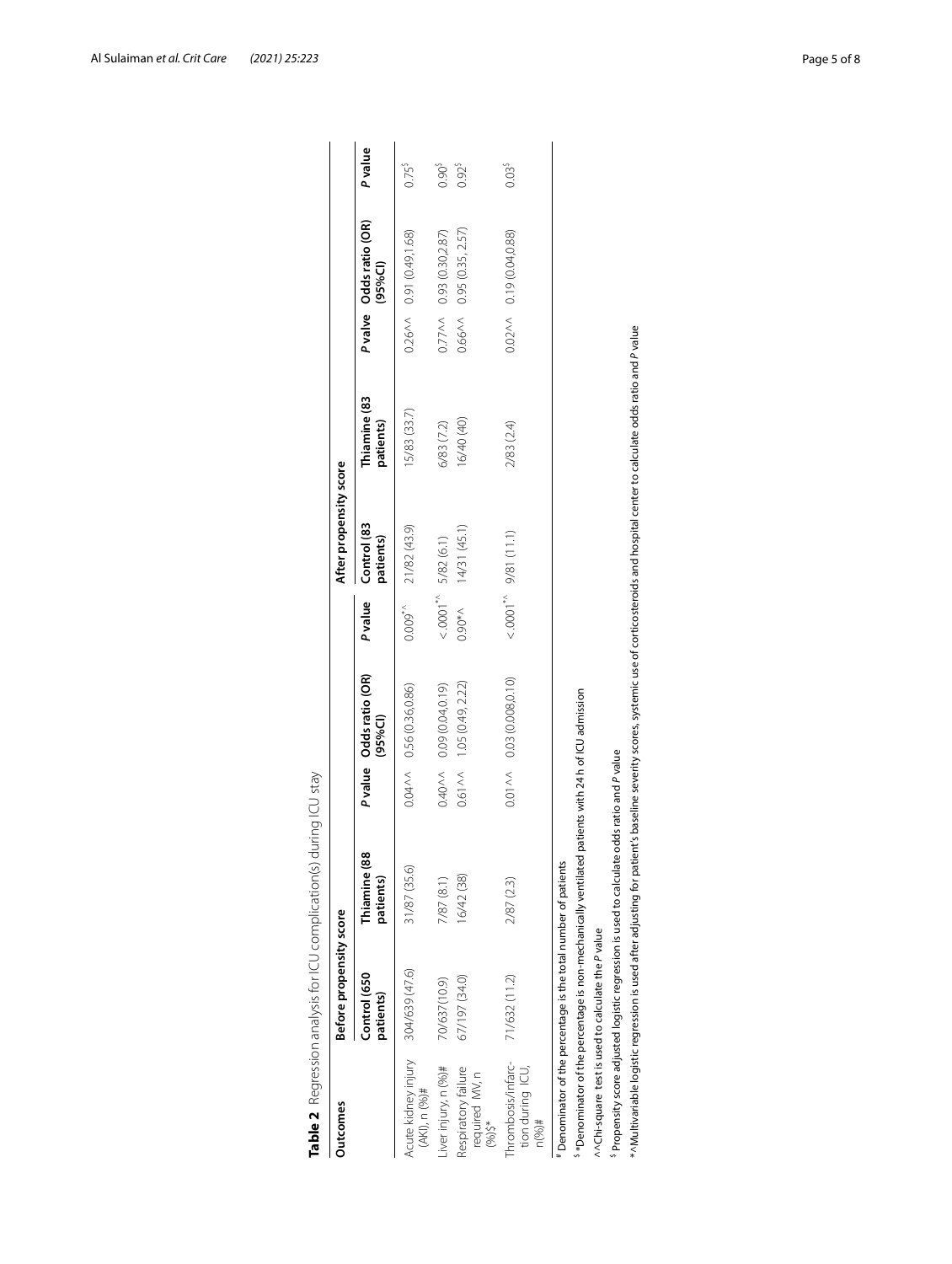#### **Study outcomes**

There were fifteen patients  $(18.1%)$  who died during ICU stay among the thiamine group, compared with thirty patients (36.1%) in the other group. In other words, patients who received thiamine as adjunctive therapy during ICU stay had a lower 30-day mortality rate by 63% [OR (95% CI): 0.37 (0.18, 0.78), *P* value = 0.009] (Table [1](#page-3-0)). Additionally, thiamine use was associated signifcantly with a lower in-hospital mortality rate by 61% [OR (95% CI): 0.39 (0.19,0.78),  $P$  value = 0.008]. The overall survival probabilities were higher during hospital stay among patients who received thiamine before and after propensity score-matched (Fig. [1](#page-6-1)a, b).

The duration of mechanical ventilation (Beta estimate −0.13 CI −0.54, 0.27; *P* value=0.51), ICU length of stay (LOS) (Beta estimate 0.11 CI −0.19, 0.39; *P* value=0.48) and hospital LOS (Beta estimate 0.08 CI −0.17, 0.33; *P* value  $=0.52$ ) did not differ significantly in patients who received thiamine as adjunctive therapy compared to patients who did not (Table [1\)](#page-3-0).

## **Complications during ICU stay**

Critically ill patients who received thiamine as an adjunctive therapy were less likely to have thrombosis during ICU stay by 81% [OR (95% CI) 0.19 (0.04, 0.88), *P* value=0.03] (Table [2](#page-4-0)). Moreover, acute kidney injury [OR (95% CI) 0.91 (0.49, 1.68)] and liver Injury [OR (95% CI) 0.93 (0.30, 2.87)] were lower in the thiamine group by 9% and 7%, respectively. However, the diferences were not statistically signifcant (Table [2](#page-4-0)).

# **Discussion**

Our study is a two-center, non-interventional retrospective study of critically ill patients admitted to ICUs with a confrmed diagnosis of COVID-19. It investigates the correlation between thiamine use as adjunctive therapy and the clinical outcomes. The 30-day mortality rate was signifcantly lower in the thiamine group with a *P* value of  $(P=0.009)$  after using propensity score matching that takes into consideration the use of the corticosteroid since it showed survival benefts in the recovery trial [\[26](#page-7-15)].

Our fndings agree with a substantial number of studies published over the past decades and reported a survival beneft with thiamine in non-COVID19 critically ill patients. However, there are no current trials that directly investigate the efect of thiamine in critically ill COVID-19 patients. Woolum et al. proved the relation between early thiamine administration to critically ill patients with septic shock during the frst 24 hours of admission with rapid lactate clearance and decreased 28-day mortality rates [[14](#page-7-10)]. However, the recent VITAMINS trial tested the HAT protocol (hydrocortisone, ascorbic acid and thiamine) in critically ill patients with septic shock and found no survival beneft [[21\]](#page-7-16).

Severe COVID-19-infected patients may develop malnutrition and risk for refeeding syndrome due to low food intake prior to ICU admission  $[22]$  $[22]$ . Thiamine deficiency plays a major role in malnutrition in critically ill patients, which leads to the inability to create adenosine triphosphate (ATP), inability to use oxygen, high-output cardiac failure, cardiovascular collapse and death when untreated [[23\]](#page-7-18). One retrospective observational study conducted in Wuhan found that critically ill COVID-19 patients with higher Nutritional Risk Screening 2002 (NRS) had a higher risk of mortality and longer hospital stay  $[22]$  $[22]$  $[22]$ . Preadmission nutritional status in our patients has been assessed using NUTRIC score due to the unavailability of NRS-2002-related information (e.g., weight loss history, food intake history prior to ICU admission). Moreover, phosphorus levels were evaluated in our cohort for further nutrition assessment, the mean phosphorus level was 1.05 (0.36) mmol/L and 1.16  $(0.38)$  mmol/L in control and thiamine group  $(P=0.07)$ , respectively. The preadmission low nutrition status due to COVID-19 infection combined with the known low intake of some micronutrients (such as zinc and selenium) in the Saudi population might explain the benefts of thiamine observed in our study [[11,](#page-7-19) [24](#page-7-20)].

The ICU length of stay was not statistically significant between the groups (*P*-value  $=$  0.48), with a median duration of eight days. A lack of studies assessed the thiamine's impact on ICU LOS in COVID-19 critically ill patients. Conversely, a retrospective study by Mitchell et al. investigates the benefts of thiamine, vitamin C, and hydrocortisone as a combination in septic patients and found a signifcant diference in the ICU LOS [[25](#page-7-21)].

In our data, the incidence of AKI was lower in the thiamine group, which may explain a kidney protective efect but was not statistically signifcant. Acute kidney injury is one of the most frequent complications during critical illness and could contribute to a malnutrition state and impaired patients' immunity [\[27](#page-7-22)]. A randomized, doubleblind, placebo-controlled trial found that serum creatinine levels were lower in patients who received a high dose of thiamine and were less likely to have kidney failure requiring renal replacement therapy (RRT) [[13](#page-7-8)].

Interestingly, thiamine use was found to be associated with a statistically signifcant reduction in thrombosis by 81% compared to the control group [OR (95% CI) 0.19  $(0.040, 0.884), P$  value = 0.03]. The exact mechanism for thrombosis reduction observed in our cohort with thiamine use is unknown. This finding worth further investigation and should trigger future research to address the precise impact of thiamine on the prevention of thrombosis in COVID-19 critically ill patients.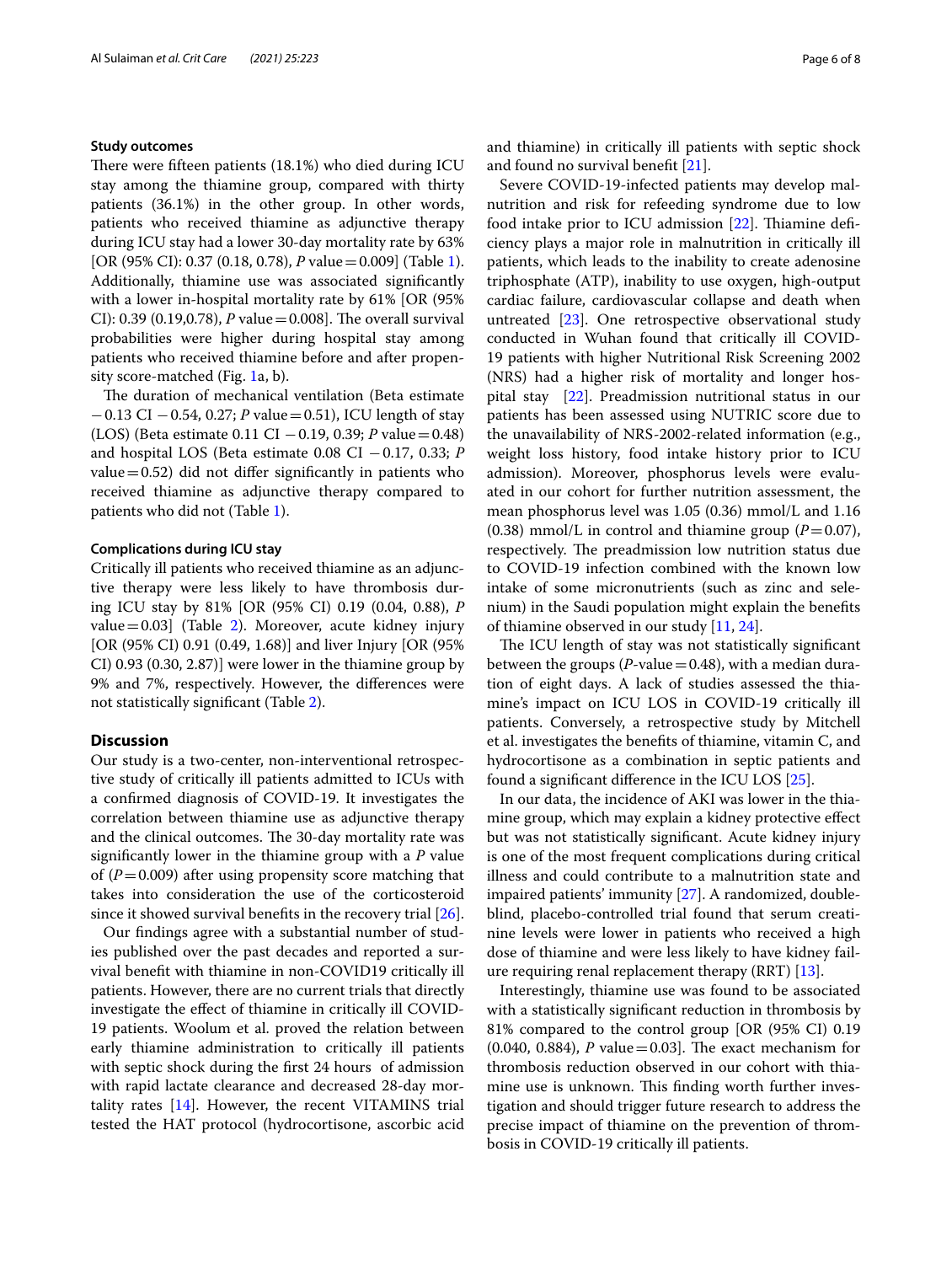

<span id="page-6-1"></span>Our study's uniqueness lies in the lack of extensive well-conducted studies connecting thiamine administration's effect directly to a positive impact on mortality rates in COVID 19 critically ill patients. However, the study may have been affected by several limitations, including our design observational nature, and some residual confounding factors are still possible. Therefore, we conducted several analyses to control these variables using multivariable regression adjustment after propensity score matching. Additionally, thiamine initiation in our centers was primarily based on clinical judgment; thus, treating physicians' bias toward using one treatment regimen versus another cannot be ruled out. Also, thiamine levels were not measured for patients neither initially on admission nor during ICU stay.

Thiamine has a good safety profile, and readily available at low cost; therefore, it can be considered as a part of COVID-19 critically ill patients' therapeutic management protocols. Further interventional studies are required to confirm our findings.

# **Conclusion**

Thiamine use as adjunctive therapy may have potential survival benefts in critically ill patients with COVID-19. Additionally, it was associated with a lower incidence of thrombosis. Systemic thiamine administration could be considered as a part of COVID-19 management upon ICU admission.

## **Abbreviations**

ICUs: Intensive care units; COVID-19: Coronavirus disease; MV: Mechanical ventilation; Vitamin B1: Thiamine; LOS: Length of stay; APACHE II: Acute physiology and chronic health evaluation II; SOFA: Sequential organ failure assessment; NUTRIC: Nutrition risk in the critically ill.

#### **Supplementary Information**

The online version contains supplementary material available at [https://doi.](https://doi.org/10.1186/s13054-021-03648-9) [org/10.1186/s13054-021-03648-9](https://doi.org/10.1186/s13054-021-03648-9).

<span id="page-6-0"></span>**Additional fle 1: Table 1**. Summary of demography and baseline characteristics

**Additional fle 2: Table 2**. Co-existing illness

#### **Acknowledgements**

We acknowledge Mr. Ahmed S. Al Asseri for his support during the manuscript editing.

#### **Authors' contributions**

All authors contributed to data collections, analysis, drafted, revised and approved the fnal version of the manuscript. All authors read and approved the fnal manuscript.

# **Funding**

None.

#### **Availability of data and materials**

The datasets used and/or analyzed during the current study are available from the corresponding author on reasonable request.

# **Declarations**

## **Ethical approval**

The study was approved on November 19, 2020, by King Abdullah International Medical Research Center (KAIMRC) and Ministry of National Guard Health Afairs (MNGHA)—Institutional Review Board, Riyadh, Saudi Arabia (Study Number: RC20/589/R). Participants' confdentiality was strictly observed throughout the study using the anonymous unique serial number for each subject and restricting data only to the investigators. Informed consent was not required due to the research's method as per the governmental and local research center's policy.

#### **Consent for publication**

Not applicable.

#### **Competing interests**

No author has a confict of interest in this study.